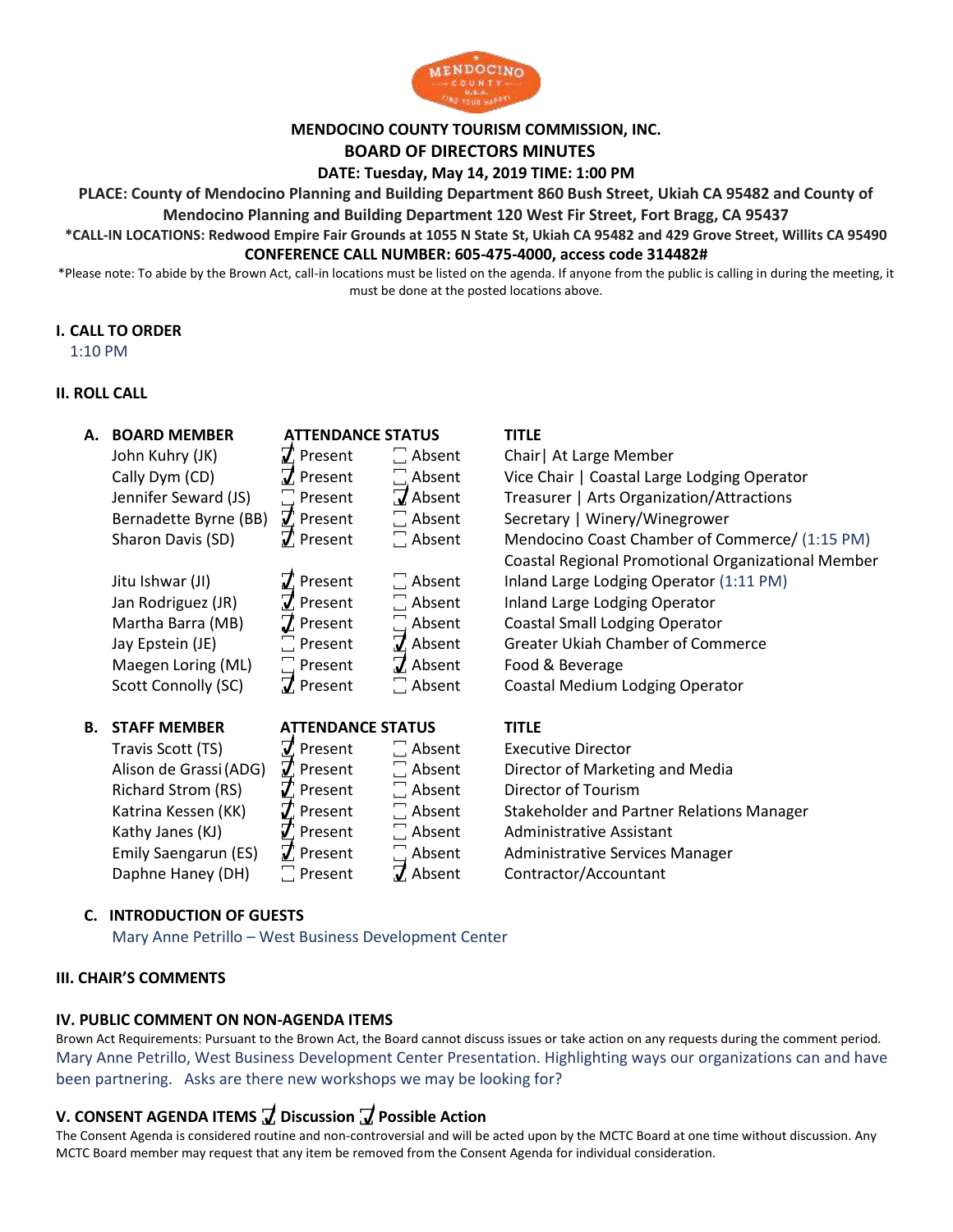- a. REVIEW/APPROVE Minutes 3/12/2019 Meeting | *See Attachment*
- b. 4/9/2019 Meeting Canceled
- c. REVIEW/APPROVE MCTC February 2019 Financials | *See Attachment*
- d. REVIEW/APPROVE MCTC March 2019 Financials | *See Attachment*

# **BB motioned for approval of the consent agenda, JI 2nd the motion, roll call: all present approved, 3 absent**

# **VI. EXECUTIVE DIRECTOR REPORT**  $\overline{Z}$  **Discussion**

- a. BID Advisory Board Report (Approved) | County Hearing on 5/21/2019 | *See Attachment*
- b. Point Arena Resolution | *See Attachment* **D**
- c. Quarterly Report Draft | *See Attachment* **꙱ Possible Action** ← JK notes: additional information needed for items requiring board **i** approval, more description to be used moving forward. **s CD motioned for acceptance of the quarterly report as written, MB 2nd the motion, roll call: all present c D**  $\mathbf{r}$

# **approved, 3 absent**

JR notes – Well done

### d. Cannabis Tourism | *See Attachment* **꙱ Possible Action h**ment **J** Possil

TS – spoke with an Attorney, noted even though we've made the motion that doesn't mean we have to follow **i u** through with the spend. There is no need to make a blow out. BB – This is in regards to Cannabis Tourism? TS – **o s** Yes. MB – I understand it wasn't fully agendized. CD – It is a moot point. MB – I expected to hear it should be **n s** resended. JR – We made a vote with out enough information. JK – we need to impliment a plan of action to **i** highlight what we want to do and make a motion. TS – We could consider adding these businesses to our highlight what we want to do and make a motion. TS – We could consider adding these businesses to our websites, as we add any of our other partners. BB – It's a lot to consider when discussing cannabis, do we need **P u** protocals in place? JK – There are already protocals in place, add to future agenda items: Cannabis Tourism **o n s** Plans, MCPA Board ideas, perspective on the matter. MB – add to future agenda items: recended motion. JK – **s ꙱ s** add to future agenda items: discussion of a possible AG grant. **s P i Note: no action taken o o D i s c**

e. 2019/20 Marketing Plan | *See Attachment* **꙱ Possible Action b s BB motioned for acceptance of the 2019/20 Marketing Plan as written (with the correction of the typo on l s ꙱ one),** MB 2<sup>nd</sup> the motion, roll call: all present approved, 3 absent **i P n g** 

#### **VII. MARKETING COMMITTEE UPDATE ꙱ Discussion**   $\Gamma$ **E**  $\overline{L}$  Discussion **s**

**(NEXT MEETING: WEDNESDAY, 6/5/2019 AT 11:00 AM)** 

- a. Media Matter World Wide Stats | *See Attachment* **t e**  SD notes – the Facebook advertising is working for Whale Fest, reporting sales being +33% YOY in 2017 and + **i A** 11% YOY in 2018 **working u s**
- b. 2018 Economic Impact of Travel | California + Mendocino | *See Attachment* **n t** JK – **request**s an Economic Impact of Travel California VS Mendocino mark up for the next board meeting **i i**<br> **l**<br> **l**<br> **l** avel Cal
- c. PR April Report | *See Attachment*

# **VIII. ORGANIZATIONAL DEVELOPMENT COMMITTEE UPDATE ꙱ Discussion ꙱ c**

a. Set meeting date for July, to start conversation regarding board recruitment *t* Possible Action JK – **request**s a listing of Committee Members be brought the next board meeting **o i o**

# **IX. FINANCE COMMITTEE UPDATE ꙱ Discussion n**

**(NEXT MEETING: WEDNESDAY, 5/22/2019 AT 11:00 AM**)

a. Budget Movement of \$47k, from 5240, 5550, 5680, 5780, 5780, 6720, 7210 to 5130 | *See Attachment* **b ꙱ Possible Action**

**JI motioned for approval of the purposed \$47k budget movement as shown in the attachment, SC 2nd the l motion, roll call: all present approved, 3 absent e A**

# **X. PERSONNEL COMMITTEE UPDATE**

**(NEXT MEETING: WEDNESDAY, 5/22/2019 AT 12:00 PM | CLOSED SESSION) t** Nothing at this time

# **XI. FESTIVAL COMMITTEE UPDATE ꙱ Discussion**

**(NEXT MEETING: WEDNESDAY, 6/5/2019 AT 10:00 AM)**